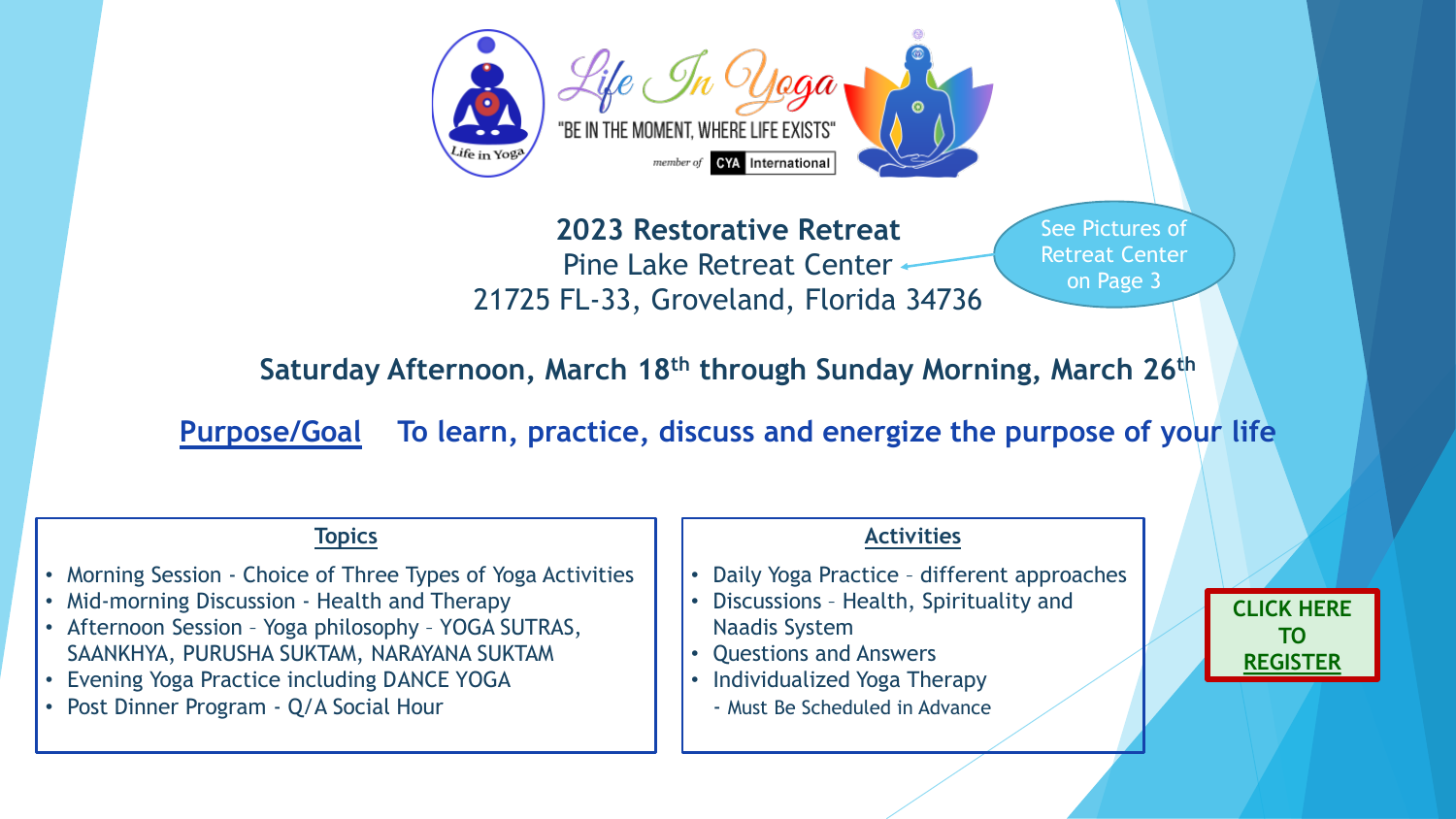**dawn.giel@gmail.com**

| <b>General Daily Schedule*</b>                                                           |                                                   |  | <b>In-Facility Lodgers</b>                                                                                                                                                                                                                 | <b>Off-Site Lodgers</b>                                                 |
|------------------------------------------------------------------------------------------|---------------------------------------------------|--|--------------------------------------------------------------------------------------------------------------------------------------------------------------------------------------------------------------------------------------------|-------------------------------------------------------------------------|
| <b>Time of Day</b><br>$7:00 - 8:30$ am                                                   | <b>Activity</b><br><b>Choice of Yoga Activity</b> |  | FULL RETREAT: \$1,185 per person with<br>\$740 per person for full program<br>individual room and bath; \$2,050 for two<br>attendance<br>people sharing a room and bath                                                                    |                                                                         |
|                                                                                          |                                                   |  |                                                                                                                                                                                                                                            |                                                                         |
| $8:30 - 9:30$ am                                                                         | <b>Breakfast</b>                                  |  | PARTIAL RETREAT: \$150 per day per person<br>with individual room and bath; \$270 per day<br>for two people sharing a room and bath                                                                                                        | \$110 per day for partial<br>attendance                                 |
| $9:30 - 10:00$ am                                                                        | <b>Personal Time</b>                              |  | Includes lodging, food service, program                                                                                                                                                                                                    | Includes food service and program                                       |
| 10:00 am - 12:30 pm                                                                      | <b>Health and Therapy Discussion</b>              |  | attendance costs                                                                                                                                                                                                                           | attendance costs                                                        |
| 12:30 - 3:00 pm                                                                          | <b>Lunch Followed by Rest</b>                     |  | Airport pick-up and drop-off available for an<br>additional \$50 per person                                                                                                                                                                | Personal responsibility for<br>accommodations and all<br>transportation |
| $2:45 - 5:30$ pm                                                                         | <b>Tea</b>                                        |  | <b>Payment Requirements</b>                                                                                                                                                                                                                |                                                                         |
| $3:00 - 5:00$ pm                                                                         | <b>Varied Topical Presentations</b>               |  | At least 10% Payment required at registration. Full Payment required at least 30-<br>days in advance. Checks are to be mailed to Life in Yoga Institute, 1111 University<br>Blvd W, #1306, Silver Spring, MD 20902-3333                    |                                                                         |
| $5:00 - 7:00$ pm                                                                         | Yoga Therapy as Scheduled                         |  |                                                                                                                                                                                                                                            |                                                                         |
| $5:30 - 7:00$ pm                                                                         | <b>Evening Practice</b>                           |  | All Payments may be made by check or Zelle (phone: 301-526-8308) to avoid 3%<br>surcharge for credit card payments. Add 3% for Payments through<br>PayPal/Credit/Debit Card.                                                               |                                                                         |
| $7:00 - 8:00$ pm                                                                         | <b>Dinner</b>                                     |  |                                                                                                                                                                                                                                            |                                                                         |
| $8:00 - 9:30$ pm                                                                         | <b>Q/A Based Discussion/Social</b><br>Hour        |  | As a retreat facility, accommodations are designed for functional use. Bring your<br>own toiletries, and if you choose, your own linen/towels as well. Request for<br>change of linen during the stay will incur additional charge of \$7. |                                                                         |
| <b>Substitutions</b>                                                                     |                                                   |  | Drop-by or short notice (less than two weeks) single or multiple day attendee<br>based on space availability will incur a surcharge to facilitate services and the<br>surcharge will be notified at the time of attendance request.        |                                                                         |
| Allowed without cancellation penalty                                                     |                                                   |  | <b>Cancellation Refund Prior to First Day of Retreat</b>                                                                                                                                                                                   |                                                                         |
| <b>Questions:</b>                                                                        |                                                   |  | Full Refund 61 days in advance; 90% refund 60 to 30 days in advance                                                                                                                                                                        |                                                                         |
| <b>CLICK HERE</b><br><b>Call or Text</b><br>TO<br>Dawn (813) 335-4508<br><b>REGISTER</b> |                                                   |  | 50% refund 30 to 7 days; No refund in the last 7-days                                                                                                                                                                                      |                                                                         |
|                                                                                          |                                                   |  | <b>Scheduled Therapy Consultation</b>                                                                                                                                                                                                      |                                                                         |
|                                                                                          |                                                   |  |                                                                                                                                                                                                                                            |                                                                         |

**Available for \$250**

Page 2

# gram

# **Index**

- 
- 
- 
- 
- 
- 
- 
- 

## **FACILITY NOTES FOR YOUR PLANNING**

- Every building has an equipped kitchen and lodgers may be prepared to use them as needed
- Coin-operated laundry is available at the RV Bathhouse – operated with quarters
- Any additional recreational facility use (like swimming pool, jacuzzi, etc.) will incur additional charge
- Food service will be provided during the retreat. It will be fully vegetarian without onion and garlic.
- **For special dietary requirements, please let us know at the time of registration.**
- Please feel free to bring your own yoga mats, although we will have some available onsite for convenience
- A cap/hat for the sun, an umbrella for the rain, and a light jacket may be handy • Programs will be conducted in the Live Oak Auditorium (Main Office Building) or the Pavilion (next to the swimming pool) based on weather conditions